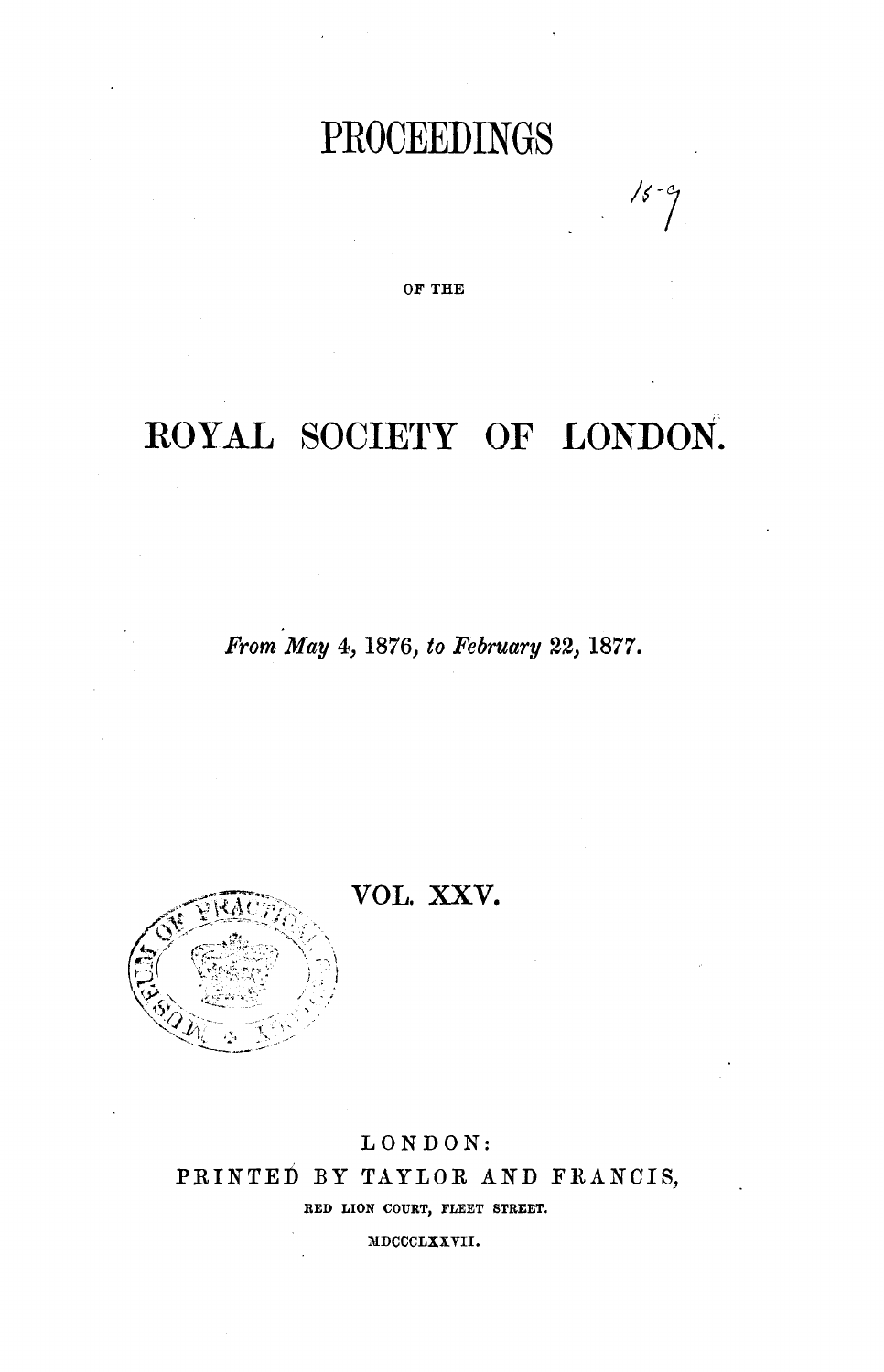When either of these four radiometers is heated by a hot shade or plunged into hot water, rotation is always produced in the opposite direction to that caused by the light. On removing the source of heat the motion rapidly stops, and then commences in the opposite direction (*i. e.* as it would rotate under the influence of light), the rotation continuing as long as the fly is cooling. Chilling one of these radiometers with ether has the opposite action to exposing it to dark heat.

The vanes of radiometers have also been formed of metal cones, and of cups and cones of plain mica, roasted mica, pith, paper, &c.; and they have been used either plain or blacked on one or both surfaces. These have also been balanced against each other, and against metal plates, cups, and cones. The results are of considerable interest, but too complicated to explain without great expenditure of time and numerous diagrams. The broad facts are contained in the above selections from my experiments.

The action of light on the cup-shaped vanes of a radiometer probably requires more experimental investigation before it can be properly understood. Some of the phenomena may be explained on the assumption that the molecular pressure acts chiefly in a direction normal to the surface of the vanes. A convex surface would therefore cause greater pressure to be exerted between itself and the bounding surface of glass than would a concave surface. In this way the behaviour of the cup-shaped radiometer with both surfaces bright, No. 1035, can be understood, and perhaps also that of Nos. 1038 and 1039. It would not be difficult to test this view experimentally, by placing a small mica screen in the focus of a concave cup where the molecular force should be concentrated. But it is not easy to see how such an hypothesis can explain the behaviour of No. 1037, where the action of the bright convex surface more than overcomes the superior absorptive and radiating power of the concave black surface; and the explanation entirely fails to account for the powerful attraction which a lighted candle is seen to exert on the concave surfaces in NOB. 1035, 1037, and 1039.

### II. "Magnetic Observations made at Stonyhurst College Observatory from April 1870 to March 1876." By the Rev. S. vatory from April 1870 to March  $1876$ ." J. PERRY, S.J., F.R.S. Received July 31, 1876.

A double series of magnetic observations are being carried on continuously at this Observatory. The monthly determinations of the absolute elements date from the year 1863, but the uninterrupted photographic record of the variations of the Declination and of the components of the Intensity was only commenced in 1867. The photographic curves of the Declination and Horizontal Force have all been measured, and are in course of reduction; and the Vertical-Force curves will soon be taken in hand. The results of the first seven years' observations of the Dip and Horizontal Force appeared in the Philosophical Transactions for 1871, and the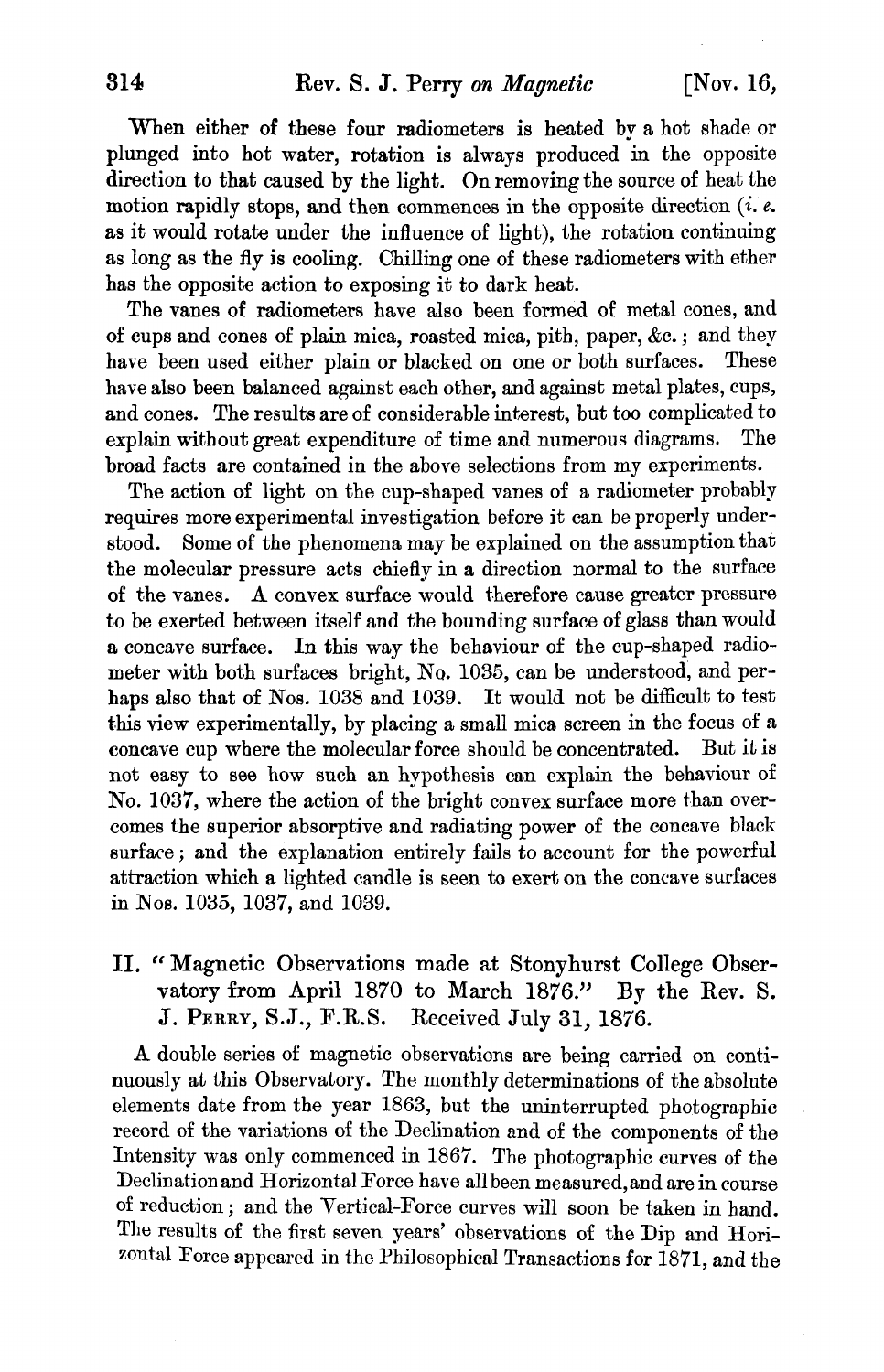present paper contains a precisely similar, and therefore comparable, reductionfor the following six years of all the elements of terrestrial magnetism. In the former paper the general result was somewhat at variance with the conclusions arrived at by Sir Edward Sabine from a discussion of the Rew observations; and hence the necessity for this second paper, to discover whether local influences or mere accidental errors would account for the discrepancies. The change of the station of observation during the period from 1863 to 1870 introduced a probable source of error into the first Stonyhurst series; but that uncertainty is now removed, as all the observations since 1868 have been taken in the fixed magnetic hut. It will be unnecessary here to repeat what was said in the former paper on the subject of the instruments used in the observations, as these have remained unchanged since 1863. The only alteration in the observations themselves has been the substitution of weekly in lieu of monthly readings of the Declination from the beginning of the year 1872.

#### *The Horizontal Force.*

TABLE I.-Monthly mean values of the Horizontal Force.

| Summer<br>Months.                 | 1870.      | 1871.  | 1872.  | 1873.  | 1874.                               | 1875.    | Mean<br>of six<br>years. |
|-----------------------------------|------------|--------|--------|--------|-------------------------------------|----------|--------------------------|
| $_{\rm April}$<br>.               | $3 - 6151$ | 3.6354 | 3.6275 | 3.6305 | 3.6388                              | 3.6459   | 3.6322                   |
| $May \dots \dots \dots \dots$     | 3.6164     | 3.6242 | 3.6290 | 3.6353 | 3.6400                              | 3.6481   | 3.6322                   |
| $June$                            | 3.6256     | 3.6250 | 3.6262 | 3.6314 | 3.6390                              | 3.6418   | 3.6315                   |
| July                              | 3.6273     | 3.6211 | 3.6309 | 3.6303 | 3.6377                              | 3.6399   | 3.6312                   |
| $\rm{August}\dots\dots\dots\dots$ | 3.6229     | 3.6218 | 3.6298 | 3.6333 | 3.6425                              | 3.6442   | 3.6324                   |
| September                         | 3.6009     | 3.6370 | 3.6297 | 3:6311 | [3.6446]                            | 3.6524   | 3.6326                   |
| Means                             | 3.6180     | 3.6276 | 3.6289 | 3.6320 | 3.6404                              | 3.6454   | 3.6321                   |
|                                   |            |        |        |        |                                     |          |                          |
| Winter<br>Months.                 | 1870–71.   |        |        |        | 1871-72. 1872-73. 1873-74. 1874-75. | 1875-76. | Mean<br>of six<br>years. |
| October<br>1.1.1.1.1.1            | 3.6207     | 3.6249 | 3.6341 | 3.6366 | 3.6466                              | 3.6448   | 3.6346                   |
| November                          | 3.6183     | 3.6303 | 3.6356 | 3.6298 | 3.6468                              | 3.6492   | 3.6350                   |
| $December$                        | 3.6249     | 3.6340 | 3.6401 | 3.6351 | [3.6480]                            | 3.6504   | 3.6388                   |
| January                           | 3.6256     | 3.6300 | 3.6289 | 3.6466 | 3.6492                              | 3.6485   | 3.6381                   |
| $February$                        | 3.6207     | 3.6328 | 3.6330 | 3.6410 | 3.6447                              | 3.6482   | 3.6367                   |
| $March$                           | $3 - 6229$ | 3.6321 | 3.6218 | 3.6412 | 3.6414                              | 3.6443   | 3.6340                   |
| $Means$                           | 3.6222     | 3.6307 | 36323  | 3.6384 | 3.6461                              | 3.6476   | 3.6362                   |

The figures for September and December 1874 are interpolations.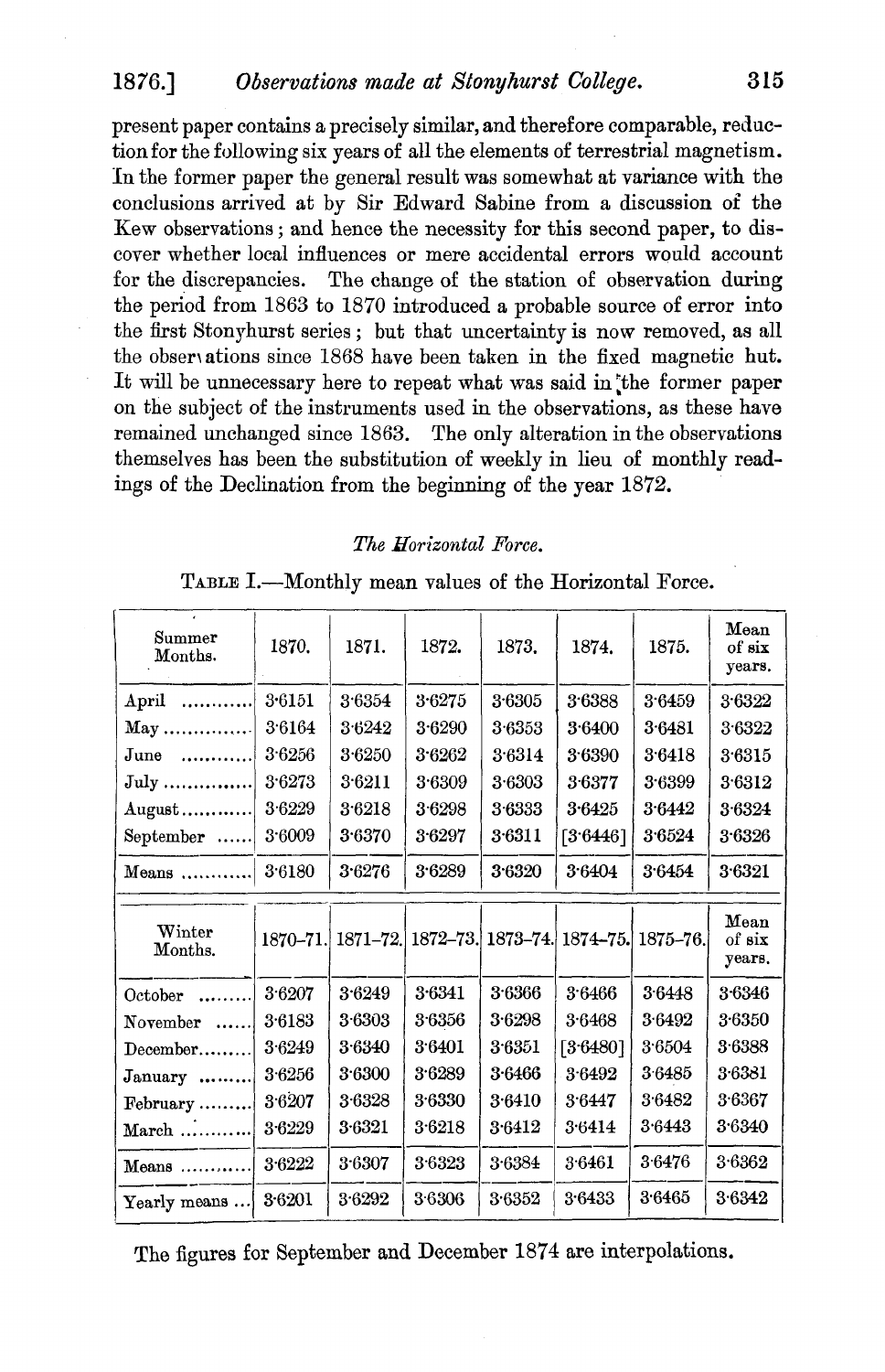.From the above Table we have for the epoch April 1st, 1873,

The mean Horizontal Force  $=3.6342$ , With a secular acceleration of  $\pm 0.0053$ .

Comparing this with results of previous years, we find the secular acceleration to be on the increase, having been only 0'0042 for October 1st, 1866, and 0'0047 for January 1st, 1870.

The above value of the secular acceleration is almost identical with that found by Mr. Whipple from a similar discussion of the Kew observations.

With the values given in Table I. we can readily calculate the semiannual inequality.

| Date.                                                                      | Correction<br>for<br>secular | Mean<br>value<br>$+$ secular | Observed<br>values. | Observed – Computed. |            |  |  |
|----------------------------------------------------------------------------|------------------------------|------------------------------|---------------------|----------------------|------------|--|--|
|                                                                            | variation.                   | variation.                   |                     | Summer.              | Winter.    |  |  |
| July 1, 1870                                                               | $-0.0145$                    | 3.6197                       | 3.6180              | $-0.0017$            |            |  |  |
| Jan. 1, $1871$                                                             | $-0.0119$                    | 3.6223                       | 3.6222              | .                    | $-0.0001$  |  |  |
| July 1, 1871                                                               | $-0.0092$                    | 3.6250                       | 3.6276              | $+0.0026$            |            |  |  |
| Jan. 1, $1872$                                                             | $-0.0066$                    | 3.6276                       | 3.6307              | .                    | $+0.0031$  |  |  |
| July 1, 1872                                                               | $-0.0040$                    | 3.6302                       | 3.6289              | $-0.0013$            |            |  |  |
| Jan. 1, 1873                                                               | $-0.0013$                    | 36329                        | 3.6323              | .                    | $-0.0006$  |  |  |
| $July 1, 1873$                                                             | $+0.0013$                    | 3.6355                       | 3.6320              | $-0.0035$            |            |  |  |
| Jan. 1, 1874                                                               | $+0.0040$                    | 3.6382                       | 3.6384              | .                    | $+0.0002$  |  |  |
| $July 1, 1874$                                                             | $+0.0066$                    | 3.6408                       | 3.6404              | $-0.0004$            |            |  |  |
| Jan.1, 1875                                                                | $+0.0092$                    | 3.6434                       | 3.6461              |                      | $+0.0027$  |  |  |
| $\text{July } 1,1875$                                                      | $+0.0119$                    | 3.6461                       | 3.6454              | $-0.0007$            |            |  |  |
| Jan. 1, 1876                                                               | $+0.0145$                    | 3.6487                       | 3.6476              | .                    | $-0.0011$  |  |  |
| Mean differences in the semiannual periods $\ldots \ldots \ldots -0.00083$ |                              |                              |                     |                      | $+0.00070$ |  |  |

TABLE II.-Semiannual inequality of the Horizontal Force.

These numbers give an annual variation of 0.00153, the force being greater when the sun is nearer the eartb, which bears out tbe conclusion arrived at by Sir E. Sabine from similar observations at Toronto, Hobarton, and Kew. The discussion of subsequent Kew observations by Dr. Stewart, and afterwards by Mr. Whipple, shows no semiannual inequality, whereas the first Kew series gave the value  $0.0026$ , which is almost double the above number. The previous series of Stonyhurst observations led to a contrary result; but considerable uncertainty was attached to tbose observations on account of the correction for change of observing station, which objection cannot be urged against tbe present series. Unfortunately the significant digits in the number 0.00041 were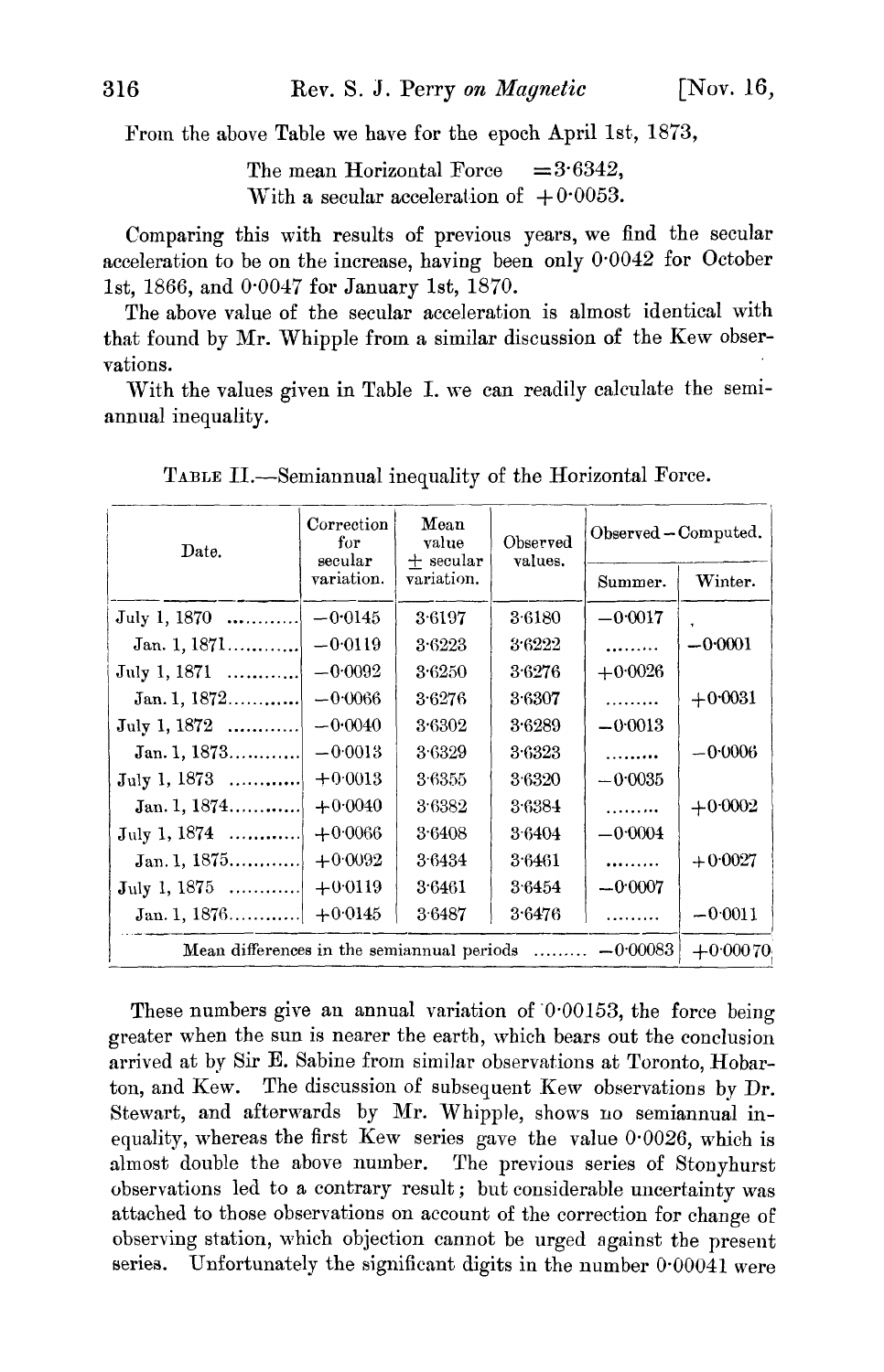accidentally transposed in the former paper; but this affected the result as to amount only, and not as to direction.

| Summer<br>months.                           | 1870.           | 1871.           | 1872.           | 1873.          | 1874.           | 1875.           | Mean.      | Semiannual<br>mean. |
|---------------------------------------------|-----------------|-----------------|-----------------|----------------|-----------------|-----------------|------------|---------------------|
| April $- 27$                                |                 | $+123$          | -9              | $-32$          | - 1             | $+17$           | $+0.00118$ |                     |
| $\text{May} \quad \dots \dots \dots \mid -$ | 19 <sup>°</sup> | - 7<br>$+$      | $+2$            | $+12$          | $+6$            | $+35$           | $+0.00072$ |                     |
| June $+ 69$                                 |                 | $+10$           | $-31$           | $-31$          | - 8             | $-33$           | $-0.00040$ | 0.00010             |
| July $+ 82$                                 |                 | $-33$           | $+12$           | $-47$          | $-26$           | $-56$           | $-0.00113$ |                     |
| August $+ 33$                               |                 | $-31$           | $-3$            | $-21$          | $+18$           | $-18$           | $-0.00037$ |                     |
| September $\ldots$ -191                     |                 | $+117$          | $-9$            | $-48$          | $+35$           | $+60$           | $-0.00060$ |                     |
|                                             |                 |                 |                 |                |                 |                 |            |                     |
| Winter<br>months.                           | 1870-<br>71.    | $1871 -$<br>72. | $1872 -$<br>73. | $1873-$<br>74. | $1874 -$<br>75. | $1875 -$<br>76. | Mean.      | Semiannual<br>mean. |
| $October \dots$                             | $-13$           | $-24$           | $+16$           | $-12$          | $+35$           | $-36$           | $-0.00057$ |                     |
| November                                    | $-41$           | $+26$           | $+26$           | $-85$          | $+33$           | $+4$            | $-0.00062$ |                     |
| December                                    | $+20$           | $+59$           | $+ 67$          | $-36$          | $+40$           | $+11$           | $+0.00268$ |                     |
| $January \dots$                             | $+23$           | $+14$           | $-50$           | $+75$          | $+48$           | $-12$           | $+0.00163$ | $-0.00009$          |
| February                                    | $-31$           | $+38$           | $-13$           | $+14$          | $-2$            | $-20$           | $-0.00023$ |                     |
| $March$                                     | $-13$           | $+26$           | $-130$          | $+12$          | $-39$           | $-63$           | $-0.00345$ |                     |
| Yearly means                                | 9               | $+28$           | $-10$           | $-17$          | $+12$           | -9              |            |                     |

TABLE III.--Residual errors in the monthly values of the Horizontal Force.

The probable errors deduced from this Table are  $\pm 0.0033$  for each monthly determination, and  $\pm$  0.0004 for the resulting mean.

### The Magnetic Dip.

| Summer<br>months.  | 1870. |       | 1871. |       | 1872. |      | 1873. |                       | 1874. |                                                                                     | 1875. |       | Mean<br>of six<br>vears. |  |
|--------------------|-------|-------|-------|-------|-------|------|-------|-----------------------|-------|-------------------------------------------------------------------------------------|-------|-------|--------------------------|--|
|                    |       |       |       |       |       |      |       |                       |       |                                                                                     |       |       |                          |  |
| $\text{May}$       | 40 25 |       |       | 33 17 | 29 19 |      | 32 10 |                       |       | 23 4                                                                                |       | 21 37 | 29 59                    |  |
| $June \dots$       | 37 47 |       | 32 33 |       | 31 24 |      |       | 30 11                 |       | 28 50                                                                               | 21 35 |       | 30 23                    |  |
| $July \dots \dots$ | 39 30 |       | 32 55 |       | 29 56 |      | 28 34 |                       |       | 27 54                                                                               | 20 8  |       | 29 50                    |  |
| August             |       | 36 36 | 32 57 |       | 29'31 |      | 33 45 |                       |       | 25 51                                                                               | 22 21 |       | 30 10                    |  |
| September          |       | 40 26 |       | 30 57 |       | 32 S |       | $30 \quad 0 \text{ }$ |       | 26 14]                                                                              | 24    | 8     | 30 39                    |  |
| Means              |       |       |       |       |       |      |       |                       |       | $ 69\;37\;58 69\;32\;59 69\;30\;56 69\;30\;39 \;69\;26\;38\; 69\;21\;38 69\;30\;8 $ |       |       |                          |  |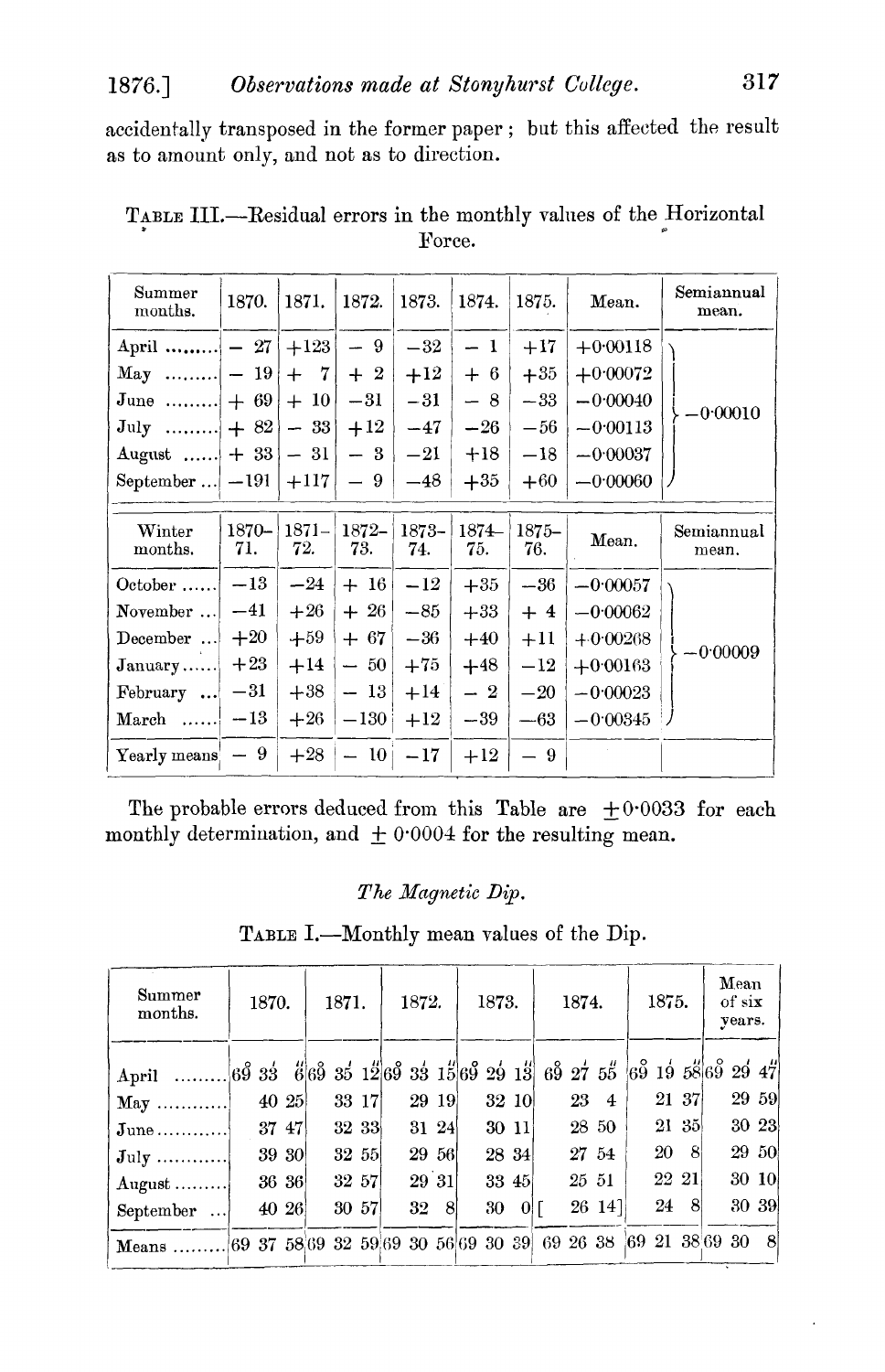$\frac{1}{\lambda}$ 

| Winter<br>months.                                                       |       |  |       |  |       |  |       |              | 1870-71. 1871-72. 1872-73. 1873-74. 1874-75. |        | 1875–76. |       | Mean<br>of six<br>years. |  |
|-------------------------------------------------------------------------|-------|--|-------|--|-------|--|-------|--------------|----------------------------------------------|--------|----------|-------|--------------------------|--|
| October  69 38 25 69 27 52 69 31 50 69 29 37 69 26 36 69 18 48 69 28 51 |       |  |       |  |       |  |       |              |                                              |        |          |       |                          |  |
| November                                                                | 38 22 |  | 29 53 |  | 31 22 |  |       | 30 15        |                                              | 27 17  |          | 19 58 | 29 31                    |  |
| $December$                                                              | 38 17 |  | 30 59 |  | 32 27 |  |       | $33 \quad 6$ |                                              | 26 551 | 21 48    |       | 30 35                    |  |
| $January$                                                               | 40 8  |  | 32 13 |  | 30 28 |  | 29 11 |              |                                              | 26 32  | 25 45    |       | 30 43                    |  |
| February                                                                | 35 26 |  | 32 45 |  | 31 36 |  | 25 36 |              |                                              | 21 35  | 24 25    |       | 28 34                    |  |
| March                                                                   | 31 53 |  | 34 53 |  | 30 20 |  |       | 29 19        |                                              | 24 39  | 24 25    |       | 29 15                    |  |
| $Means$                                                                 |       |  |       |  |       |  |       |              | 69 37 5 69 31 26 69 31 21 69 29 31 69 25 36  |        |          |       | 69 22 32 69 29 35        |  |
| Yearly means [69 37 32]69 32 13]69 31 9[69 30 5] 69 26                  |       |  |       |  |       |  |       |              |                                              | 7      | 69 22    |       | 5 69 29 52               |  |

TABLE I. (continued).

The numbers for September and December 1874 are interpolated. We have therefore for April 1st, 1873,

> $= 69^{\circ} 29' 52''.$ The mean dip With a secular variation  $=$   $5''·4.$  $3^{\prime}$

The amount of annual diminution from the preceding seven years' observations was only  $1'$  49" $2$ ; the dip would therefore appear to be decreasing more rapidly at present; but the value  $-2'$ -15, given last year by the Kew results, shows that the Stonyhurst number is probably too large.

| TABLE II.—Semiannual inequality of the Dip. |  |  |
|---------------------------------------------|--|--|
|---------------------------------------------|--|--|

| Date.                                      | Correction<br>for secular | Mean<br>Value<br>$+$ secular | Observed<br>Values. | Observed-Computed. |            |  |  |
|--------------------------------------------|---------------------------|------------------------------|---------------------|--------------------|------------|--|--|
|                                            | variation.                | variation.                   |                     | Summer.            | Winter.    |  |  |
|                                            |                           |                              |                     |                    | $\sqrt{ }$ |  |  |
| $July 1, 1870$                             | $+8^{5}30$                | 693822                       | 693758              | $-624$             |            |  |  |
| Jan. 1, 1871                               | $+657$                    | 36 49                        | 37 5                | .                  | $+0.16$    |  |  |
| July 1, 1871                               | $+524$                    | 35 16 1                      | 32 59               | $-217$             |            |  |  |
| Jan. 1, $1872$                             | $+3,52$                   | 33 44                        | 31 26               | .                  | $-28$      |  |  |
| July 1, 1872                               | $+219$                    | 32 11                        | 30 56               | $-115$             |            |  |  |
| $Jan. 1, 1873$                             | $+0.46$                   | 30 38                        | 31 21               | .                  | $+0.43$    |  |  |
| July 1, 1873                               | $-0.46$                   | 296                          | 30 39               | $+133$             |            |  |  |
| Jan. 1, 1874                               | $-219$                    | 27 33                        | 29 31               | .                  | $+1.58$    |  |  |
| July 1, 1874                               | $-3, 52$                  | 26 0                         | 26 38               | $+0.38$            |            |  |  |
| Jan. 1, $1875$                             | $-524$                    | 24 28                        | 25 36               | .                  | $+18$      |  |  |
| July 1, 1875                               | $-6, 57$                  | 22 55                        | 21 38               | $-117$             |            |  |  |
| Jan. 1, $1876$                             | $-8,30$                   | $21\ \ 22$                   | $22\ \,32$          |                    | $+110$     |  |  |
| Mean differences in the semiannual periods |                           |                              |                     | $-0.30$            | $+0.31$    |  |  |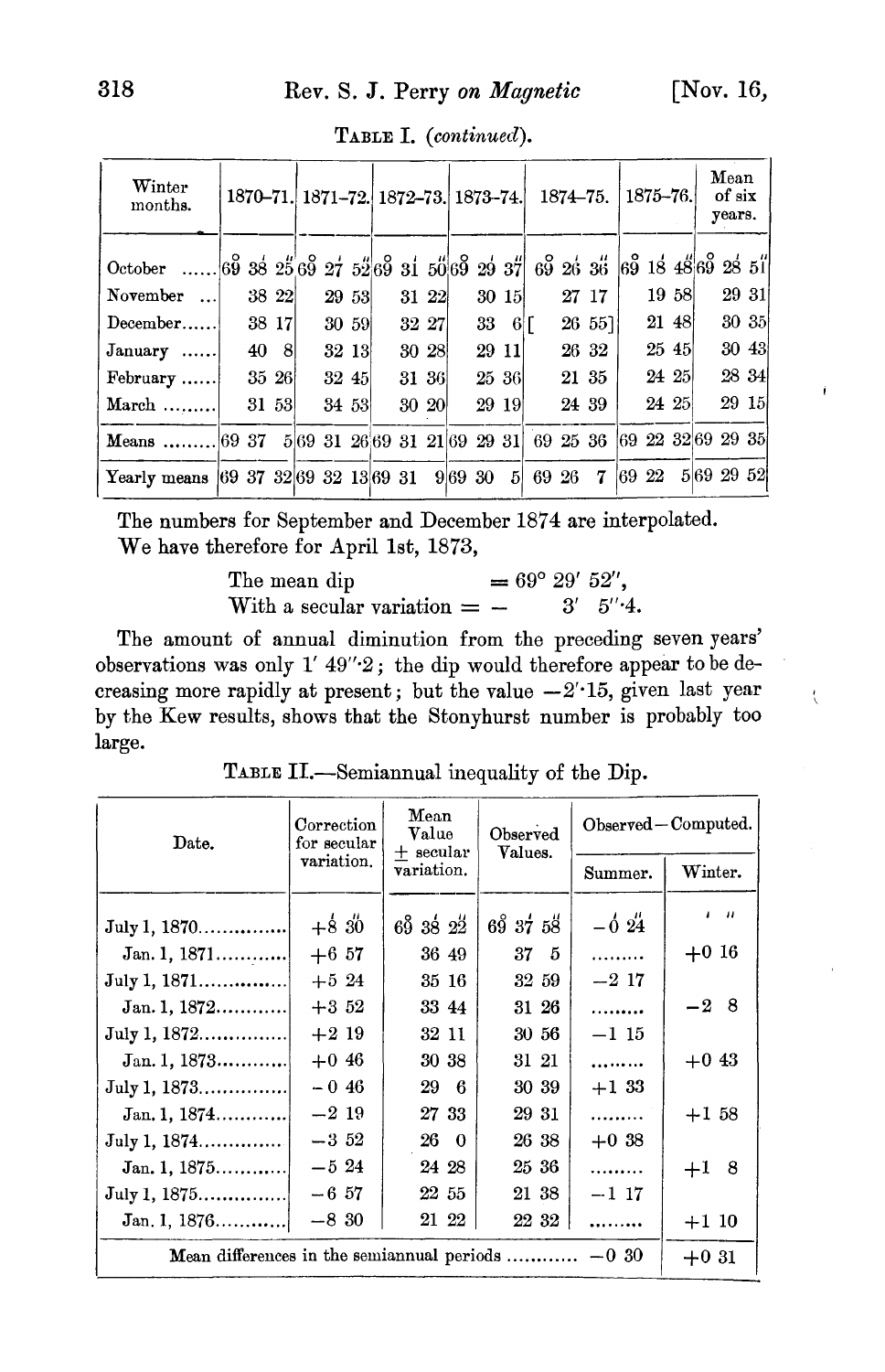#### 1876.] *Observations made at Stonyhurst College.* 319

This Table gives the winter period an excess of 1' 1" over that of summer, which agrees well with the mean of the values  $1'31$  and  $0'30$ found by Gen. Sabine and by Mr. Whipple from the Kew observations. The value obtained by Dr. Stewart for the period 1863 to 1869 is less than any of the above, and the result from the Stonyhurst observations taken during the same period is considerably below that of Dr. Stewart; but still every series makes the winter number greater than that for the summer.

| Summer<br>months.                                                                                              | 1870.                                                      | 1871.                                                              | 1872.                                                                            | 1873.                                                                           | 1874.                                                                        | 1875.                                                               | Mean.                                                         | Semi-<br>annual<br>mean. |
|----------------------------------------------------------------------------------------------------------------|------------------------------------------------------------|--------------------------------------------------------------------|----------------------------------------------------------------------------------|---------------------------------------------------------------------------------|------------------------------------------------------------------------------|---------------------------------------------------------------------|---------------------------------------------------------------|--------------------------|
| April $-5 \frac{24}{3}$<br>$\mathbf{May} \dots \dots$<br>$June \dots$<br>$July \dots$<br>$August$<br>September | $+210$<br>$-0.12$<br>$+146$<br>$-0.52$<br>$+313$           | $-613$<br>$-1, 52$<br>$-221$<br>$-143$<br>$-126$<br>$-310$         | $+656$<br>$-245$<br>$-0.24$<br>$-137$<br>$-146$<br>$+1$ 6                        | $-6$ i<br>$+3$ 12<br>$+128$<br>$+0$ 7<br>$+533$<br>$+2$ 4                       | $+147$<br>$-249$<br>$+313$<br>$+232$<br>$+0.45$<br>$+123$                    | $-3\frac{6}{5}$<br>$-110$<br>$-0.57$<br>$-28$<br>$+0.20$<br>$+323$  | $-0.32$<br>$+0.8$<br>$-011$<br>$+0.26$<br>$+120$              | $+6$ 1 <sup>.8</sup>     |
| $\operatorname{Winter}$<br>months.                                                                             |                                                            |                                                                    |                                                                                  |                                                                                 | 1870–71.  1871–72.  1872–73.  1873–74.  1874–75.  1875–76.                   |                                                                     | Mean.                                                         | Semi-<br>annual<br>mean. |
| October $\dots$<br>November<br>December<br>$January \dots$<br>February<br>March $-448$<br>Yearly means         | $+627$<br>$+0.39$<br>$+0.50$<br>$+256$<br>$-131$<br>$-0.4$ | $-7i$<br>$-444$<br>$-323$<br>$-1,54$<br>$-1$ 6<br>$+117$<br>$-218$ | $+6\frac{6}{2}$<br>$-010$<br>$+1$ 10<br>$-0.33$<br>$+0.50$<br>$-0.10$<br>$-0.17$ | $+65\frac{3}{5}$<br>$+1$ 49<br>$+4.55$<br>$+115$<br>$-2$ 4<br>$+2.54$<br>$+151$ | $+65\%$<br>$+1,56$<br>$+0.49$<br>$+1$ 42<br>$-3\quad0$<br>$+0.20$<br>$+0.40$ | $-343$<br>$-217$<br>$-0.12$<br>$+4$ 0<br>$+256$<br>$+311$<br>$+0$ 2 | $-124$<br>$-0.28$<br>$+0.42$<br>$+1$ 14<br>$-0.39$<br>$+0.27$ | $-6$ 1 <sup>3</sup>      |

TABLE III.—Residual errors in the monthly values of the Dip.

From these figures we conclude that the probable error of each monthly value is  $+ 1'$  40", whilst that of the mean is  $\pm$  0' 12".

#### *The Total Force.*

We are now in a position to test the semiannual variation of the Total Force, or the Intensity of the earth's magnetism. Referring back to Table 1., we find for the summer periods the mean Horizontal Force  $= 3.6321$ , and the mean Dip  $= 69^{\circ} 30' 8''$ ; whilst for the winter periods we get  $3.6362$  and  $69^{\circ}$   $29'$   $35''$ . If, then, we apply to the winter epoch the necessary corrections for secular variation, we obtain for the common epoch of January 1st, 1873-

VOL. XXV.  $2\text{ A}$ 

١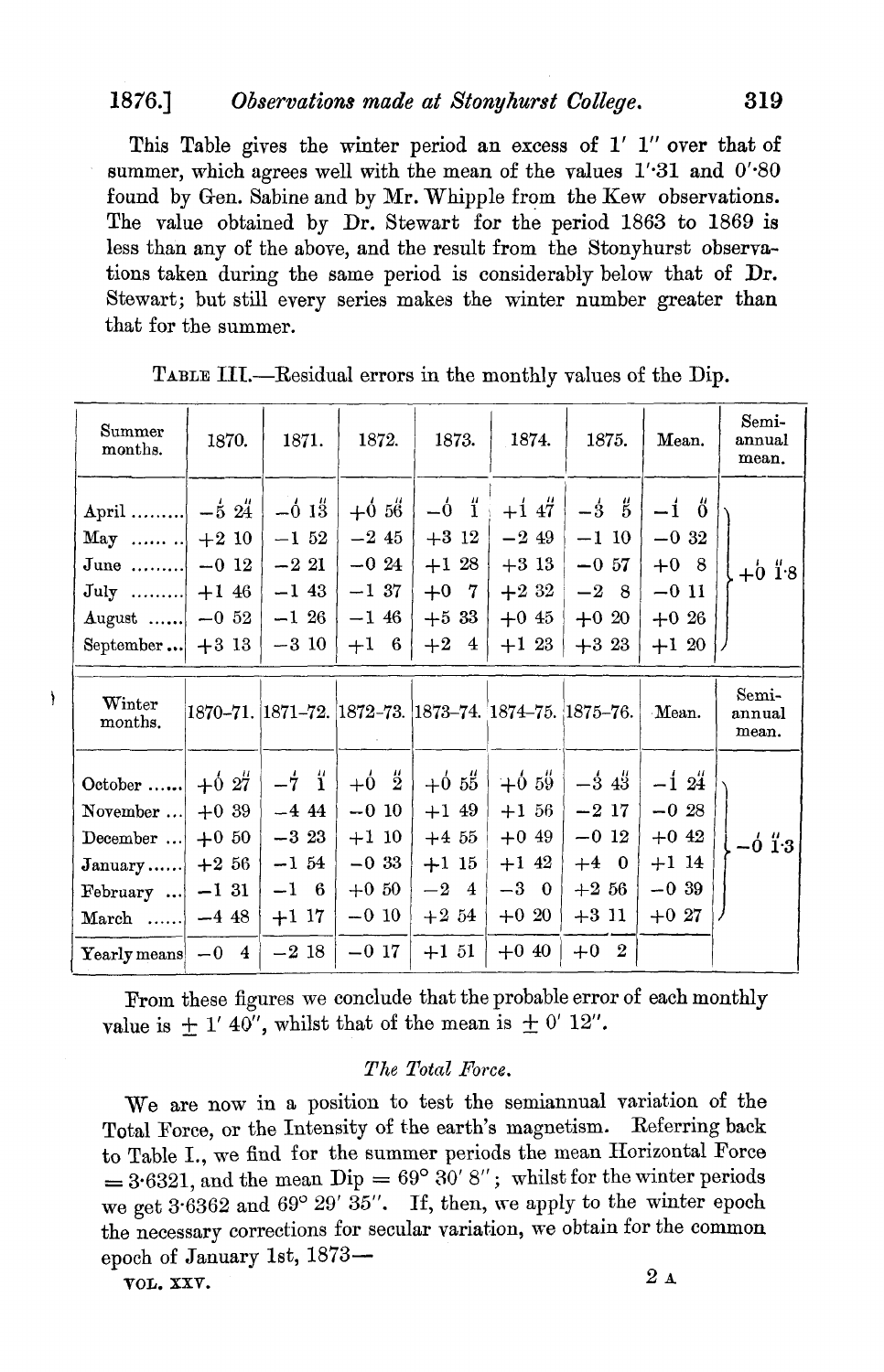|                  | H. F.  | Dip.    | T. F.   | V. F.  |
|------------------|--------|---------|---------|--------|
| Summer periods   | 3.6321 | 69 30 8 | 10 3724 | 9.7152 |
| Winter periods   | 3.6336 | 69 31 9 | 10 3843 | 97280  |
| Excess in winter | 0:0015 | 11      | 0.0119  | 0.0128 |

Contrary to the results of the former paper, these figures show a very large excess in the intensity for the winter months, thus strongly confirming the conclusion of the increase of the earth's magnetic force with the nearer approach of the sun. The late Kew reductions lead to the same conclusion, but the difference for the seasons is not so large.

#### *The Magnetic Declination.*

To complete the reduction of the absolute magnetic elements, I will now subjoin a discussion of the Declination observations, although the Dip and Intensity 'were alone included in the former paper. It has been thought advisable not to apply any correction to the observed Declinations, either for disturbances or for diurnal range, especially as the readings were always taken within a short interval from 9 A.M.

| Summer<br>months.                | 1870.                                                                        |       | 1871.    |                | 1872.                       |                |            | 1873. |                  |      | 1874.                                                           |              |     | 1875.                |       |       | Mean<br>of six<br>years. |       |
|----------------------------------|------------------------------------------------------------------------------|-------|----------|----------------|-----------------------------|----------------|------------|-------|------------------|------|-----------------------------------------------------------------|--------------|-----|----------------------|-------|-------|--------------------------|-------|
|                                  |                                                                              |       |          |                | $921\ 21\ 5521\ 20\ 4221$   |                |            |       |                  |      | $\dot{3}$                                                       |              |     | $12\,20$ 59 $34\,21$ |       |       | 21 48                    |       |
| $\mathbf{May} \dots \dots \dots$ | 38 23                                                                        |       | 31 51    |                | 23 53                       |                |            |       | 21 29            |      | 8                                                               | $\mathbf{1}$ |     | 54 21                |       |       | 19 40                    |       |
| $June \dots \dots$               | 47 20                                                                        |       | $32\,21$ |                | 21                          | $\overline{4}$ |            |       | 20 42            |      | 9                                                               | 26           |     |                      | 59 26 |       | 21 43                    |       |
| $\overline{J}$ uly               | 39 24                                                                        |       | 28 21    |                | 22 57                       |                |            |       | 18 29            |      |                                                                 | 12 51        |     | 57                   | 7     |       | 19 52                    |       |
| August                           | 43 16                                                                        |       | 30 21    |                | 27 35                       |                |            |       | 23 17            |      | 8                                                               | 7            |     | 54 41                |       |       |                          | 21 13 |
| September                        | 39 21                                                                        |       | 35 43    |                | 25                          | 5              |            |       | 18 19            |      | $10^{\circ}$                                                    | 46 21        |     | $\Omega$             | 3     |       |                          | 21 33 |
| Means                            | $21\ \ 41\ \ 50\ \ 21\ \ 33\ \ 28\ \ 21\ \ 23\ \ 45\ \ 21\ \ 20\ \ 30\ \ 21$ |       |          |                |                             |                |            |       |                  |      |                                                                 |              |     | 8 44 20 57 32 21     |       |       | 20 59                    |       |
| Winter<br>months.                |                                                                              |       |          |                |                             |                |            |       |                  |      | 1870-71.   1871-72.   1872-73.   1873-74.   1874-75.   1875-76. |              |     |                      |       |       | Mean<br>of six<br>years. |       |
|                                  |                                                                              |       |          |                |                             |                |            |       |                  |      | $621 \t15 \t4021 \t13$                                          |              | 421 |                      |       | 13321 | 20 22                    |       |
| November                         |                                                                              | 41 18 |          | 31 33          | 26                          | 1              |            | 17    | $\boldsymbol{2}$ |      |                                                                 |              |     | 12 24 20 53          | - 9   |       | 20 15                    |       |
| $December$                       | 43 56                                                                        |       |          | 29 58          |                             | 30 12          |            |       | 20 29            |      |                                                                 | 10 41        |     | 48 59                |       |       | 20 43                    |       |
| $January \dots \dots$            | 50 35                                                                        |       | 31       | $\overline{5}$ |                             | 28 18          |            |       | $19\,$ 53 $\,$   |      |                                                                 | 6 28         |     | 53 14                |       |       | 21 36                    |       |
| February                         | 59                                                                           | 6     |          | 26 10          | 29 40                       |                |            |       | $12 \; 31$       |      | 7                                                               | 45           |     | 54 26                |       |       | 21                       | 36    |
| $\mathbf{March}$                 |                                                                              | 35 48 | 27 41    |                |                             | 23 31          |            | 9     | $\boldsymbol{2}$ |      | 1                                                               | 47           |     | 52 39                |       |       | 15                       | 5     |
| $\bf Means$                      | $21\ 44\ 10\ 21\ 30\ 29\ 21\ 26\ 28\ 21\ 15\ 46\ 21$                         |       |          |                |                             |                |            |       |                  |      |                                                                 |              |     |                      |       |       | 8 42 20 54 0 21 19 56    |       |
| Yearly means $ 21\rangle 43$     |                                                                              |       |          |                | $0.21\ \ 31\ \ 59.21\ \ 25$ |                | $7 21\;18$ |       |                  | 8 21 |                                                                 |              |     |                      |       |       | 8 43 20 55 46 21 20 27   |       |

TABLE I.—Monthly mean values of the Declination.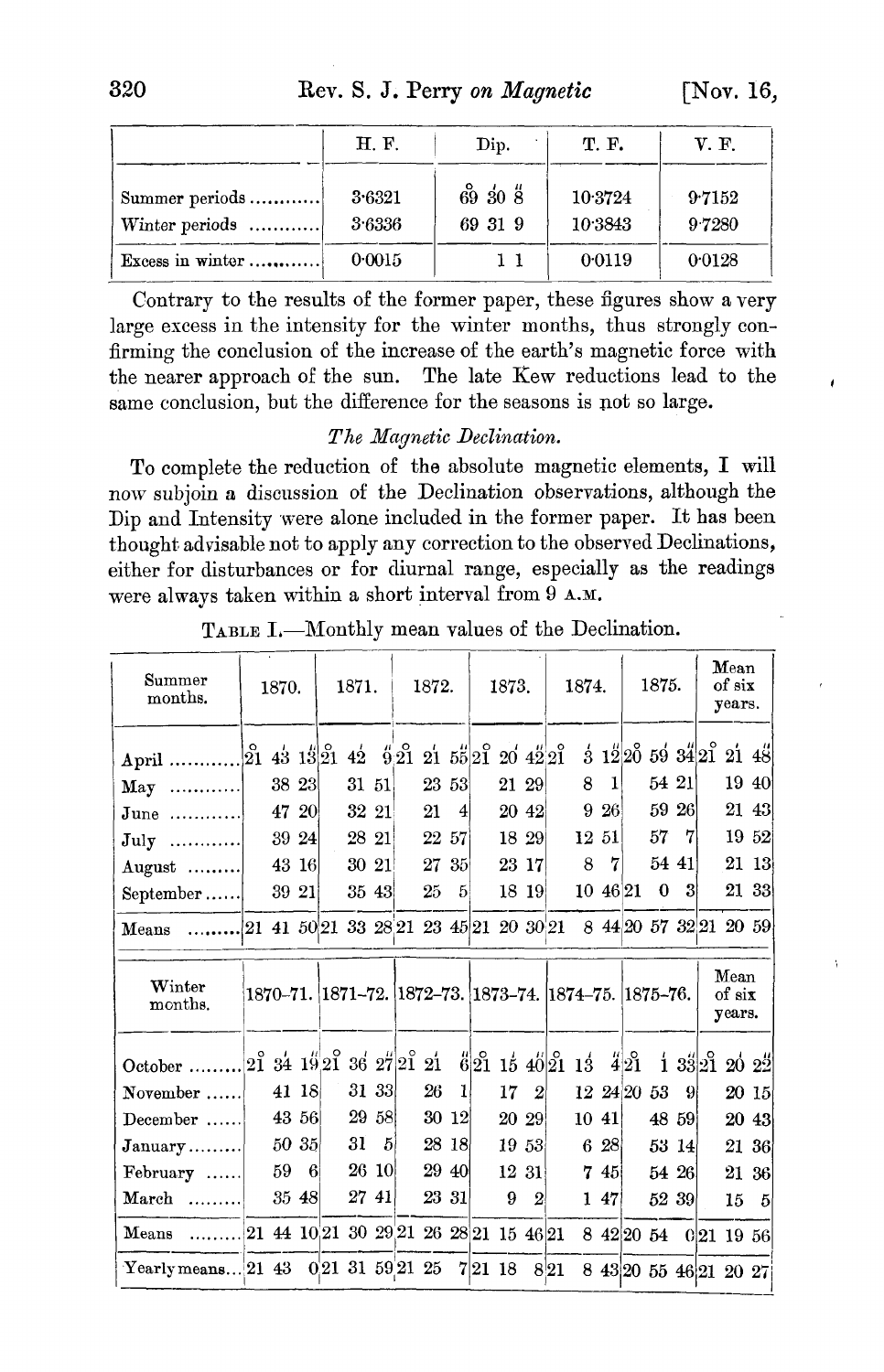The figures in this Table give for the epoch April 1st,  $1873-$ 

The mean Declination  $= 21^{\circ} 20' 27''$  W.<br>With a secular variation of  $-$  9' 27". With a secular variation of  $-$ 

As might be suspected from the geographical positions, this amount of secular diminution is somewhat in excess of that found at Kew for the same epoch, which was  $-8'$  5" $\cdot$ 72.

| Date.                                      | Correction<br>for secular | Mean<br>value<br>$+$ secular                                                     | Observed<br>values. | Observed - Calculated. |                       |  |  |  |
|--------------------------------------------|---------------------------|----------------------------------------------------------------------------------|---------------------|------------------------|-----------------------|--|--|--|
|                                            | variation.                | variation.                                                                       |                     | Summer.                | Winter.               |  |  |  |
| July 1, 1870                               | $+25.59$                  | $2\overset{\phantom{0}}{1}$ $46\overset{\phantom{0}}{2}\overset{\phantom{0}}{6}$ | $2\hat{1}$ 41 50    | $-4.36$                | $\overline{11}$<br>s. |  |  |  |
| Jan. 1, 1871                               | $+21$ 15                  | 41 42                                                                            | 44 10               | .                      | $+2.28$               |  |  |  |
|                                            | $+16.32$                  | 36 59                                                                            | 33 28               | $-331$                 |                       |  |  |  |
| Jan. 1, $1872$                             | $+11$ 49                  | 32 16                                                                            | 30 29               | .                      | $-1$ 47               |  |  |  |
|                                            | $+7,5$                    | 27 32                                                                            | 23 45               | $-347$                 |                       |  |  |  |
| Jan. 1, 1873                               | $+222$                    | 22 49                                                                            | 26 28               | .                      | $+3.39$               |  |  |  |
| July 1, 1873                               | $-22$                     | 18 5                                                                             | 20 30               | $+2,25$                |                       |  |  |  |
| Jan. 1, $1874$                             | $-7,5$                    | 13 22                                                                            | 15 46               | .                      | $+224$                |  |  |  |
|                                            |                           | 838                                                                              | 844                 | $+0$ 6                 |                       |  |  |  |
|                                            |                           | $3\,55$                                                                          | 842                 | .                      | $+4.47$               |  |  |  |
| July 1, 1875                               | $-21,15$                  | 20 59 12                                                                         | 20 57 32            | $-140$                 |                       |  |  |  |
| Jan. 1, $1876$                             | $-25, 59$                 | 54 28                                                                            | 54 0                | .                      | $-0.28$               |  |  |  |
| Mean differences in the semiannual periods |                           |                                                                                  |                     | $-1,50.5$              | $+1,50.5$             |  |  |  |

TABLE IL-Semiannual inequality of the Declination.

Here again the winter is in excess of the summer period, the annual variation being 3' 41". This agrees also with the Kew results; but the amount found by Mr. Whipple is only 1' 21".80.

| Summer<br>months.                                                                                                 | 1870.                                  | 1871.                                                              | 1872.                                                              | 1873.                                                                | 1874.                                                     | 1875.                                                                  | Mean.                                           | Semi-<br>annual<br>mean. |
|-------------------------------------------------------------------------------------------------------------------|----------------------------------------|--------------------------------------------------------------------|--------------------------------------------------------------------|----------------------------------------------------------------------|-----------------------------------------------------------|------------------------------------------------------------------------|-------------------------------------------------|--------------------------|
| April<br>$\mathbf{May} \dots \dots$<br>$June \dots$<br>$July$<br>August $-0$ 8<br>September $\vert -3 \ 16 \vert$ | $-320$<br>$-7,23$<br>$+221$<br>$-4$ 48 | $+5\frac{1}{2}$<br>$-428$<br>$-311$<br>$-624$<br>$-3.37$<br>$+233$ | $-545$<br>$-3\quad0$<br>$-5 \quad 1$<br>$-221$<br>$+3$ 4<br>$+221$ | $+22\frac{3}{2}$<br>$+4$ 3<br>$+3$ 3<br>$+2$ 38<br>$+8$ 13<br>$+4$ 2 | $-534$<br>$+0$ 2<br>$+214$<br>$+626$<br>$+230$<br>$+5,56$ | $+6.1\frac{1}{5}$<br>$-411$<br>$+1$ 41<br>$+0.19$<br>$-1,30$<br>$+440$ | $-230$<br>$+011$<br>$-0.42$<br>$+125$<br>$+243$ | $+66$ <sup>2</sup>       |

 $2$ a $2$